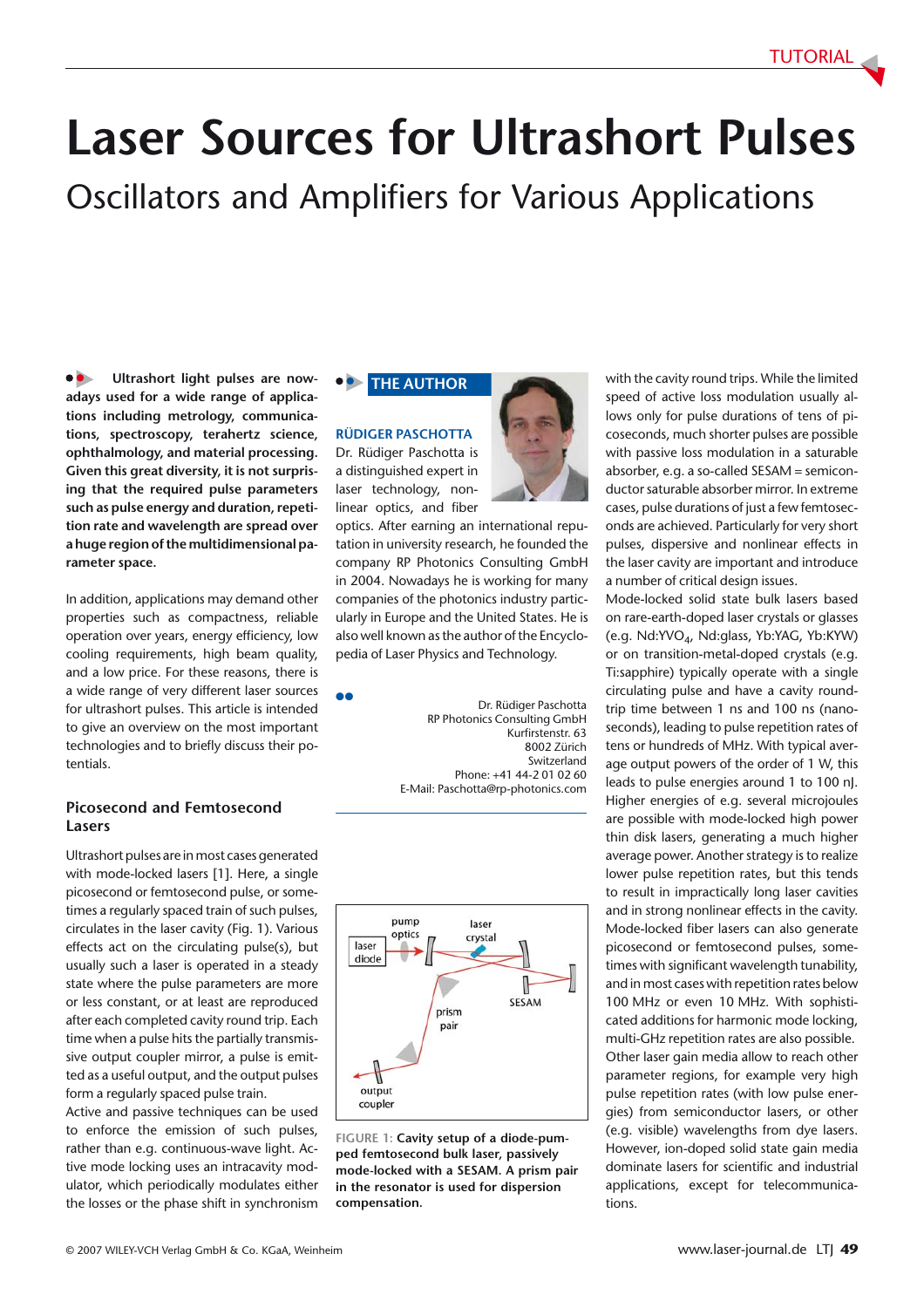

**FIGURE 2: Setup of a cavity-dumped picosecond laser. The cavity dumper contains a Pockels cell, a quarter-wave plate, and a thin film polarizer (TFP). FIGURE 3: Regenerative amplifier. A** 

#### **Cavity Dumping for Microjoule Pulses**

Even micromachining with strongly focused laser beams normally requires higher pulse energies than can be generated with most mode-locked lasers, while a lower pulse repetition rate (and thus a moderate average power) is often acceptable. This can be a case for using a cavity-dumped modelocked laser, containing an electrically controlled optical switch (e.g. a Pockels cell and a thin film polarizer). For most of the time, the cavity losses are kept as low as possible, so that an intense pulse builds up in the cavity. With a repetition rate of some fraction of the round-trip frequency (e.g. 100 kHz or 1 MHz), the switch is operated to extract most of the energy of the circulating pulse to the output. One can thus obtain multiple microjoules. One should, however, not consider the cavity dumper as a simple add-on to any mode-locked laser; for example, the additional nonlinearity and dispersion introduced with that device, together with the temporally varying intracavity pulse energy, can totally change the pulse shaping process, and it can become difficult e.g. to reach stability and very short pulse durations.

#### **THE COMPANY**

#### **RP Photonics Consulting GmbH** Zürich, Switzerland

RP Photonics Consulting offers technical consulting in the areas of laser technology, nonlinear optics, and fiber optics. The services include product designs, problem solving, calculations and simulations, software development, independent comparison of products or technologies, and in-house staff training. For further information see:

www.rp-photonics.com.



**Pockels cell, combined with a quarterwave plate and a thin-film polarizer (TFP), acts as an optical switch. The Faraday rotator allows to separate input and output pulses.**

#### **Bulk and Fiber Amplifiers**

A conceptually simpler approach for higher pulse energies is to amplify the whole output at the full laser repetition rate to obtain a higher average power (Alternatively, one may reduce the pulse repetition rate with a pulse picker, placed after the seed laser). A high amplification factor from a device based on a solid state bulk crystal will usually require an arrangement for multiple passes through the crystal. (Particularly for femtosecond amplifiers, the single-pass gain is fairly limited.) In this respect, a fiber amplifier is simpler, as it can generate a high gain in a single pass combined with a gain bandwidth broader than that of most crystals. Here, however, the dispersion and particularly the strong nonlinearity of a long fiber can have serious detrimental effects on the pulses, such as strong broadening or even pulse break-up. Such effects are particularly strong for short pulses, and can seriously limit the achievable pulse energies. Therefore, such fiber amplifiers are often operated with high repetition rates of e.g. tens or hundreds of MHz, and their strength is more the average power than the pulse energy. The essential limitation is that of peak power; significant nonlinear effects within a few meters of fiber occur already for 1 kW in fibers with standard mode area, or for some tens of kW in large mode area fibers. A possible solution is chirped-pulse amplification (see below).

#### **Regenerative Amplifiers**

Pulse energies of many millijoules or even several joules are compatible with still moderate average powers of e.g. a few watts or a few tens of watts if the pulse repetition rates are below 10 kHz. Such low repetition rates can easily be realized e.g. with an electrooptic pulse picker behind a mode-locked laser. For amplifying such pulses, one normally uses a regenerative amplifier. Such a device contains a resonator essentially like a bulk laser, but with one or two optical switches (normally of electro-optic type) for injecting a seed pulse and extracting the amplified pulse after a chosen number of cavity round trips. Using hundreds or thousands of round trips, very high gains can be easily achieved even with a relatively low-gain bulk laser crystal. This principle can be combined with chirped-pulse amplification (see below) if the peak powers in the amplifier would otherwise become too high.

Compared e.g. to a cavity-dumped system, a regenerative amplifier can reach much higher pulse energies since the processes of pulse formation and amplification are decoupled from each other. The requirement of a separate seed laser can be seen as a reasonable price for achieving superior performance while avoiding various serious technical challenges as would usually be associated with "all-in-one" approaches.

#### **Chirped-Pulse Amplification**

Peak power is a limiting factor particularly in fiber amplifiers, but also in regenerative amplifiers. An often used solution is chirpedpulse amplification. Here, one first uses a dispersive element (e.g. a grating pair) to stretch the pulses to durations of e.g. several nanoseconds before they enter the actual amplifier. After the final amplifier stage, one then applies another element with essentially the opposite dispersion, thus temporally recompressing the pulses. This means that the peak power within the amplifier is reduced by orders of magnitude, as compared to the output peak power.

Chirped-pulse amplification is nowadays widely used in bulk amplifier systems for millijoule or even joule-level pulse energies in femtosecond pulses, as required for certain areas of fundamental research (e.g. high intensity physics). It is in principle also well suited for fiber devices. However, the use of bulk grating compressors in such systems partially eliminates the practical advantages of a fiber system, as the pulses are partially propagating in air, and relaunching them into a fiber requires precise alignment. Therefore, there are attempts to eliminate all bulk elements, possibly except the final compressor grating pair. Dispersive pulse stretching is then e.g. done in a fiber Bragg grating, and the pulses stay within the fiber from the first amplifier stage (or perhaps even the seed laser, if it is a fiber laser) up to